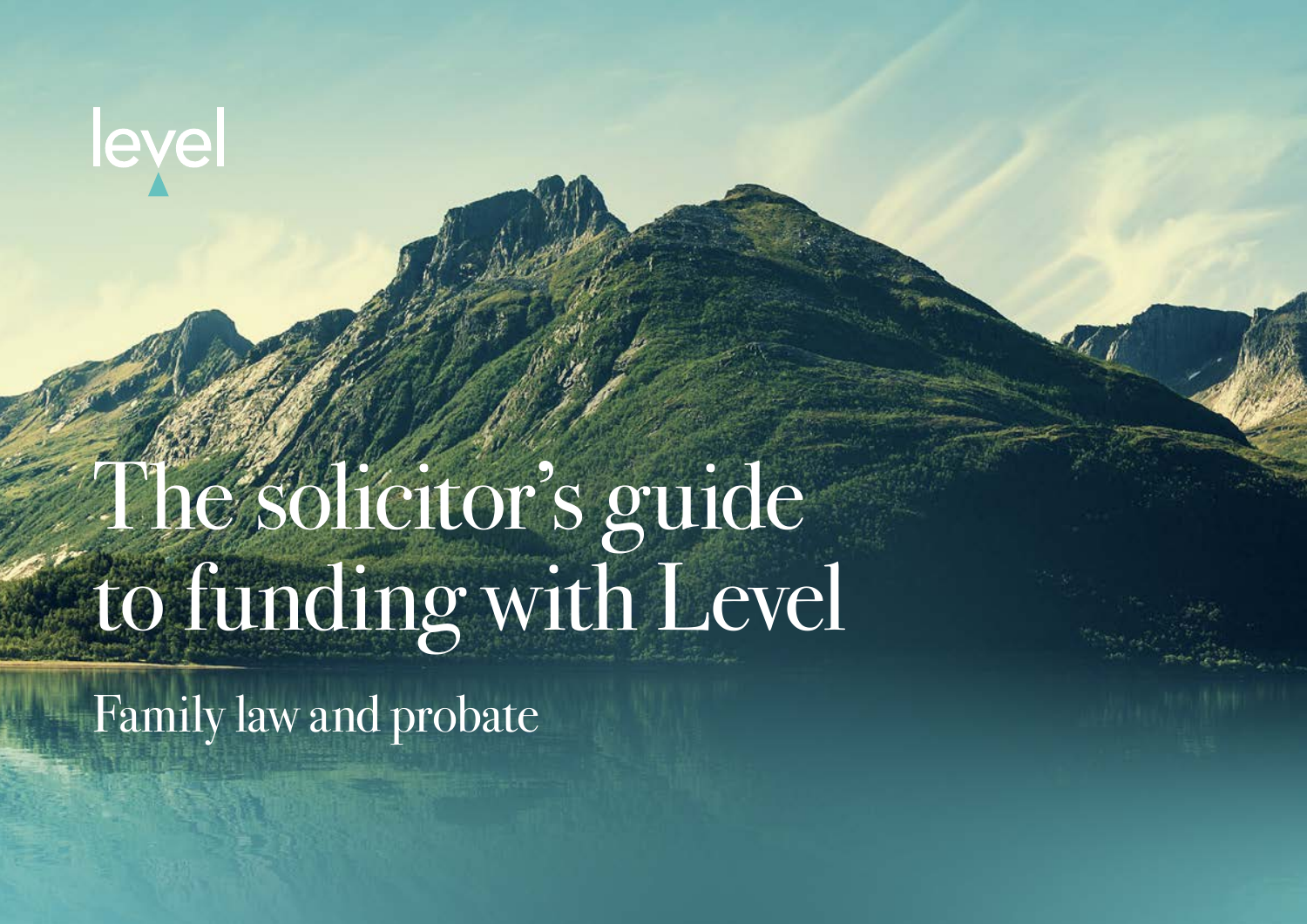For further clarification or information, please get in touch using the details below.

Telephone: +44 (0) 20 7205 2870 Email: info@thelevelgroup.co.uk

Level is a boutique firm offering a personal service and bespoke lending decisions. We work closely with many of the UK's leading family and private client law practices and pride ourselves on the strong relationships we have within the industry. In family law, we are the UK's top-ranked litigation lender.

In-house legal expertise

Our legal and financial know-how allows us to understand the complexities of a case and quickly provide bespoke and competitive funding solutions.



#### Flexible

By taking a more creative approach and assessing each case on its individual merits, we have built a successful track record of funding unusual cases.

#### Fast

As an independent lender, we make fast decisions and are highly responsive. We can usually provide an in-principle offer within 48 hours of receiving an application and get the facility set up and monies paid down in as little as one week.





Our application process is swift and straightforward. We have simplified the process wherever possible to save you time.

Personal

**Streamlined** 

We are a small and dedicated team that prides itself on being empathetic, efficient and easy to deal with. We will support your client through the process and are always on hand to speak with you or your client.

# Why Level?

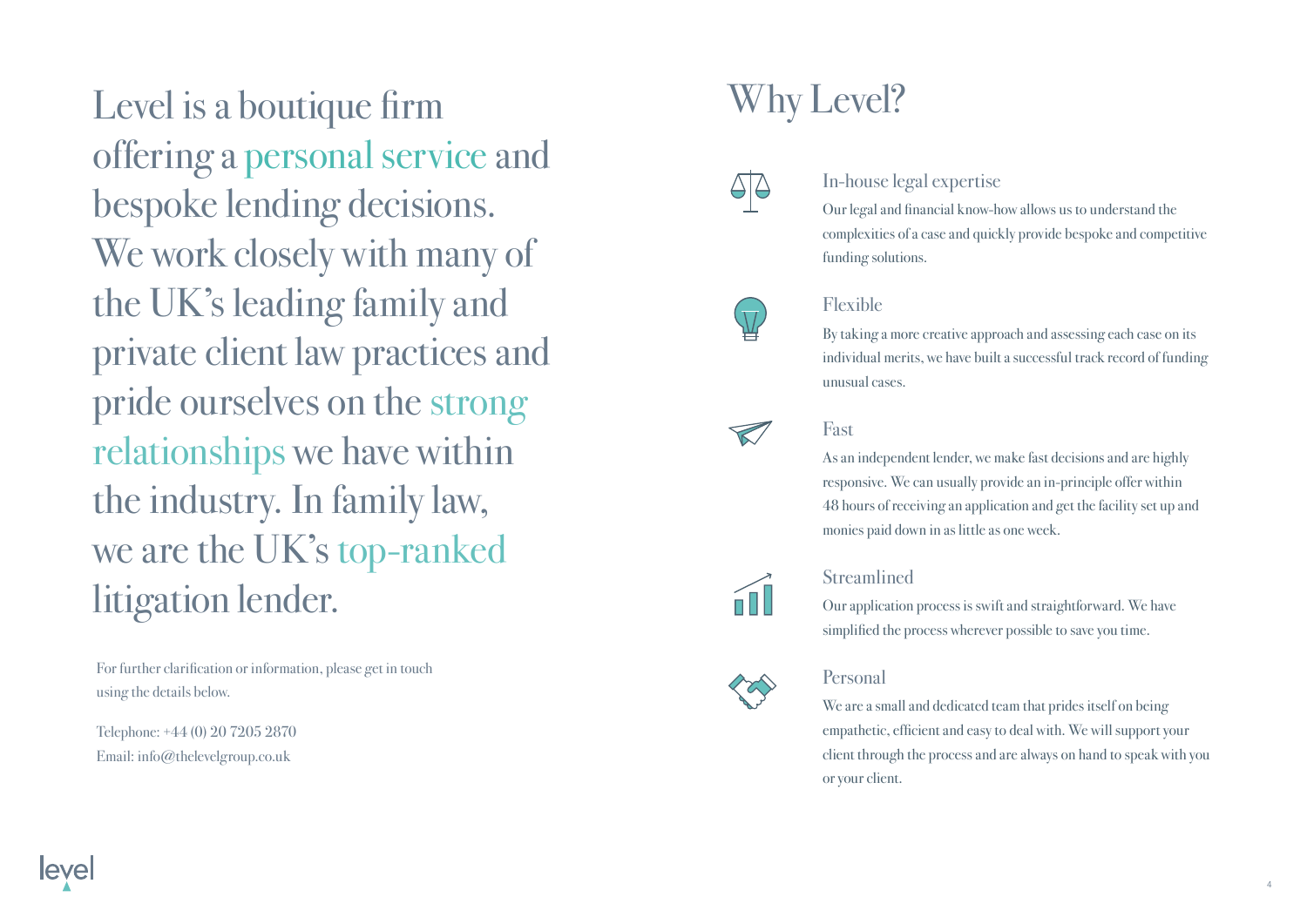# How does it work?



# level

**processes payment** directly into solicitor firm's client account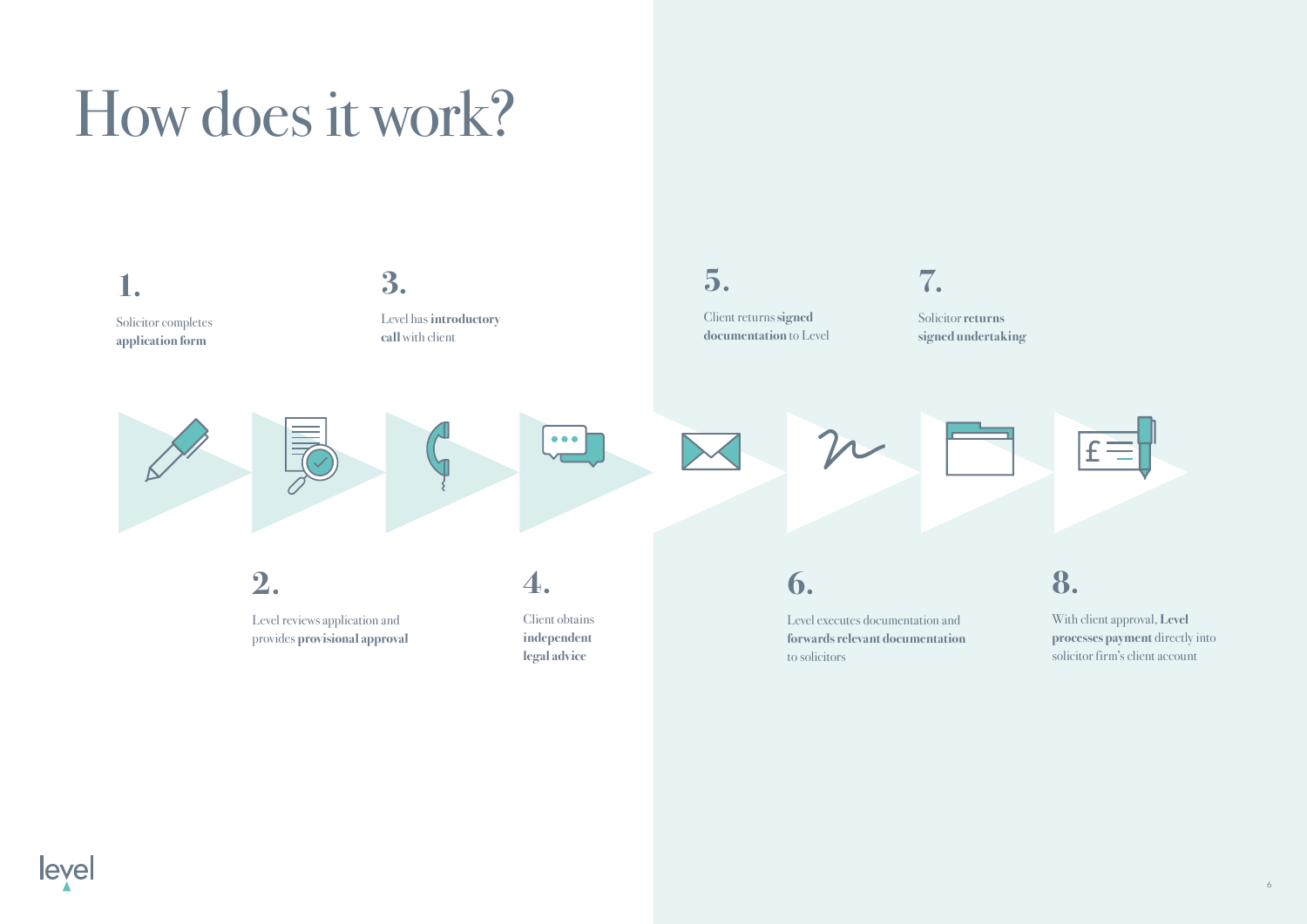# 1. Working with Level

#### How do we enter into an agreement with Level?

If you are a family or private client law firm interested in working with us, please get in touch, so we can talk you through the process of becoming a partner. We can also discuss specific cases you might have. Your firm will need to sign up to our terms of business.

#### What undertakings would we need to provide?

Your firm won't need to provide any financial undertakings. However, you would be required to sign up to our terms of business\*, which include the following undertakings:

- You must provide Level with regular updates on legal proceedings, including settlement offers and any changes to your client's case that might affect their ability to repay their loan.
- You must serve the client's spouse or executor with a completed 'Form of notice' from the deed of assignment. This instructs them to pay any settlement proceeds directly into your client account.
- You must use all reasonable endeavours to make sure repayment of the litigation loan is provided for within the terms of any court order made relating to your client's legal proceedings.
- You will receive the proceeds of your client's settlement into your client account and ensure that Level is repaid all sums due under the loan agreement before the balance is transferred to the client.

• You must liaise with all relevant third parties (e.g. a conveyancing solicitor) to account.

make sure any payments your client is entitled to are paid directly into your client

**\*Please request a copy of our terms of business for more information.** 

## 2. Loan features

#### What can loans be used for?

**Legal fees loan:** Our loans are usually provided to meet legal costs associated with arbitration, mediation, collaborative law and traditional court-based litigation, in the following areas:

• Family law – financial remedy proceedings, Children Act proceedings, ToLATA

- 1996, Schedule 1 Children Act 1989, Part III MFPA 1984, enforcement proceedings and living expenses.
- Private client disputes contested probate, Inheritance Act 1975, will validity claims, trust disputes, enforcement proceedings and living expenses.

Loans can be used to pay legal fees and reasonable disbursements, including Counsel's fees. You can draw down funds to settle outstanding and future invoices, and/or for funds to be held on account.

**Living expenses loan:** We can also provide a separate loan facility to cover your client's living expenses during proceedings or for other reasonable costs (details available on request).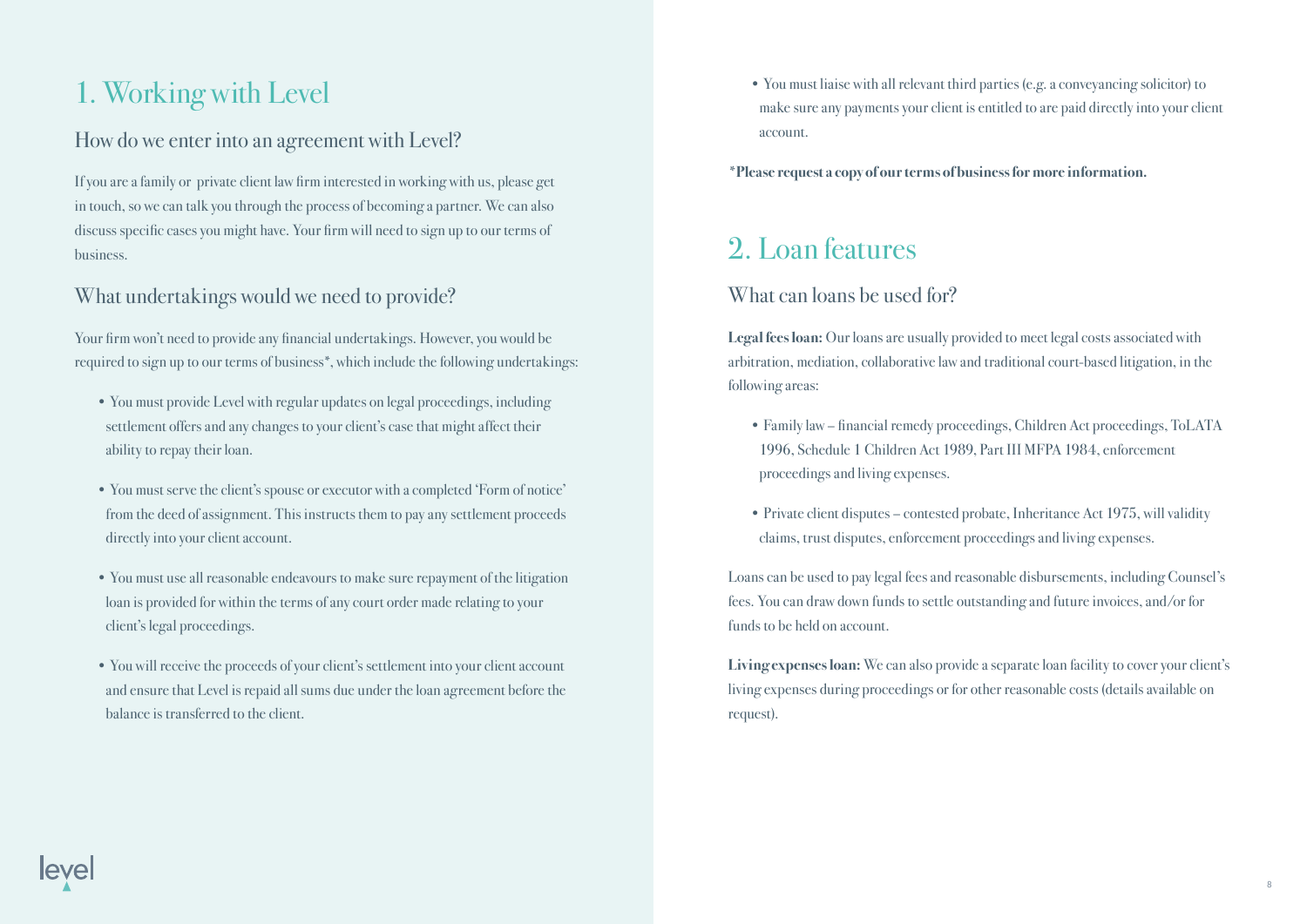#### How can a client apply for a loan?

You must complete a loan application form, which your client will need to approve. Once we have received the application form, we aim to provide an in-principle decision within 2 working days.

Once your client's loan application has been approved, they will enter into a loan agreement with us which sets out the terms and conditions of the loan and any covenants, obligations or representations that must be met or satisfied before an application is granted and any loan monies drawn down. They will also enter into a deed of assignment.

Independent legal advice must be obtained by your client, so they are aware of their rights and obligations before entering into a loan agreement.

#### How much can a client borrow?

There is no limit to the amount we can lend. Each application will be reviewed on a caseby-case basis. We will discuss with you how much your client will need to conclude their proceedings, and the anticipated outcome of their case by way of financial settlement. Level is able to lend a proportion of the projected settlement.

Once we have received the completed application form and any supporting information required, we will tell you if there is a maximum facility limit and you can manage your strategy accordingly.

#### How does the loan facility work?

Once the loan documentation has been executed and we have received your undertaking, the loan facility will be live. You will then be able to draw down funds to your client account as and when required. We must have the client's written approval for any drawdown of funds.

## Does security need to be provided for a loan?

We can provide lending on both a secured and unsecured basis, depending on the details of the case. We will usually reward borrowers who can provide greater security with lower interest rates.

All loans are secured by a deed of assignment, which assigns the settlement proceeds to your firm's client account. Meanwhile, you undertake to ensure that these funds are used to repay all sums owed to Level under the loan agreement before any funds are released to the client, or to any other third party.

# 3. Qualifying for a loan

#### What are the lending criteria for a client?

Applications are assessed on a case-by-case basis. As part of this process, we will ask your opinion on the likely outcome of your client's case. There will need to be a path to repayment and sufficient headroom in the settlement meaning that the loan is covered by the settlement by a ratio of at least 1:3.

We will usually require there to be sufficient UK-based assets in at least one of the parties' names for us to consider an application.

For unsecured lending, your client must be a UK resident. We may consider lending to a non-UK resident if security can be granted in the form of a charge over property or other assets.

We will also complete a credit reference check (with your client's permission) as part of the application. This will not affect their credit rating.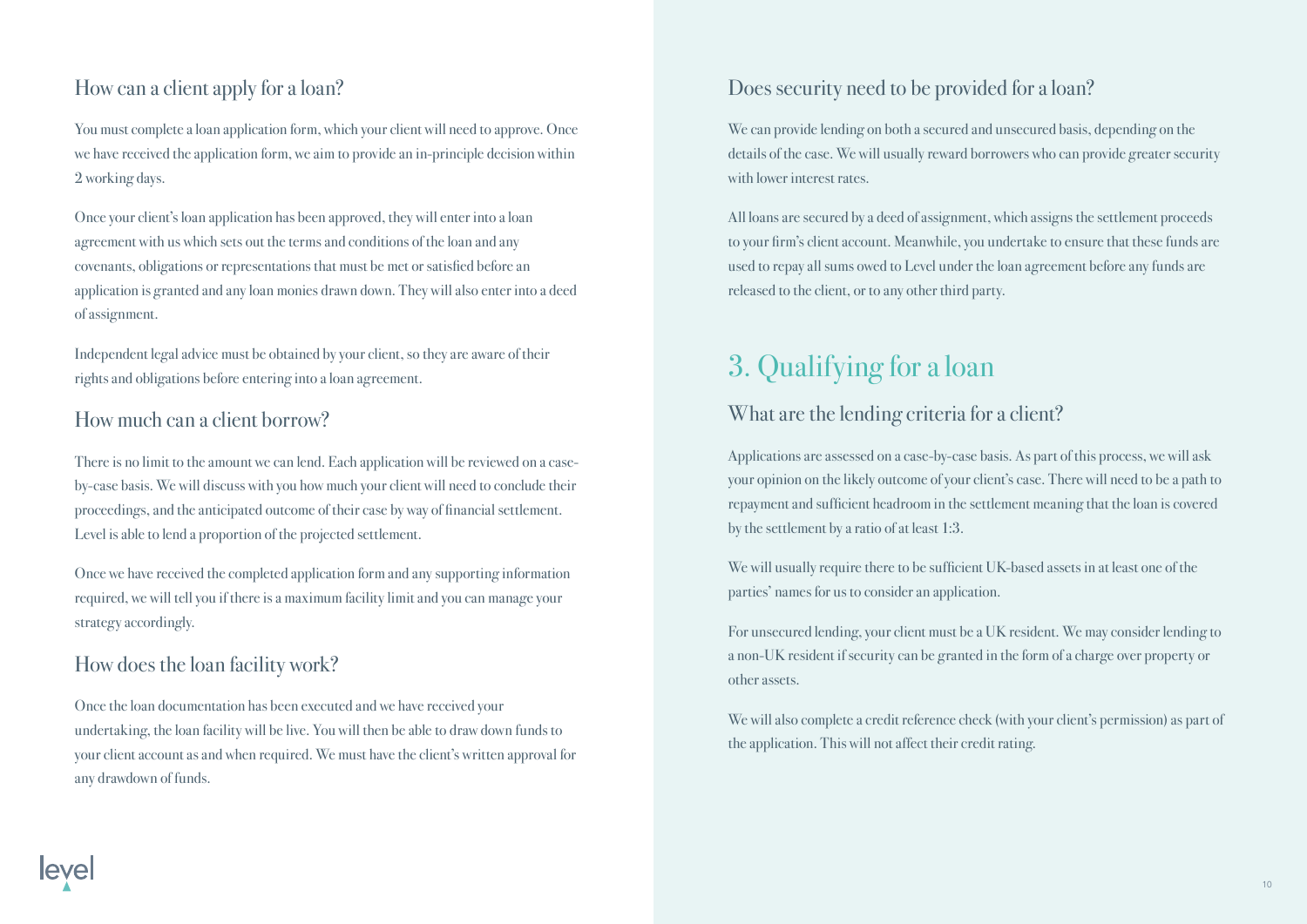This is a cost the client will need to pay for directly, and it is separate from us. This will usually cost between £275 and £350,

plus VAT.

\*Representative example: amount of credit £100,000 for 12 months. Interest rate 18% per annum. Interest £18,000. Administration fee of £1,000 (1% of the facility) added to the loan. Total repayable £119,180. Representative 19.20% APR.

#### When does my client have to repay the loan?

The loan is repayable once proceedings have concluded, and the settlement has been paid into your client account. Loan terms are decided on an individual basis depending on certain factors, such as the status of proceedings and whether repayment is linked to the sale of a property or asset, or receipt of a lump sum.

The loan is also repayable at the expiry of the loan term. If a case has not been settled or proceeds of sale are not yet received, loan terms may be extended, subject to further credit checks and approval.

For loans secured over property, the maximum term is 12 months. Unsecured loans are not subject to a maximum term.

#### How does a loan get repaid?

The deed of assignment requires that all settlement proceeds are paid into your firm's client account.

flat rate and does not compound.

lemption fee and there are no penalties for either in a single payment or by instalments.

| <b>Administration fee</b> | We usually charge an administration fee of £500 or $1 - 1.5\%$ of                                                                                                                                                            |  |
|---------------------------|------------------------------------------------------------------------------------------------------------------------------------------------------------------------------------------------------------------------------|--|
|                           | the facility which can be paid upfront or added to the loan amount.                                                                                                                                                          |  |
| Interest rate             | Our interest rates range from $1\% - 2\%$ per month $(12\% - 24\%$<br>per annum) <sup>*</sup> and are fixed for the duration of the agreement. The<br>interest rate is set according to the risk and complexity of the case. |  |
|                           | Interest only accrues on drawn down funds, and is only payable                                                                                                                                                               |  |

#### Does my client have to take independent legal or financial advice?

Yes. This is a requirement of any client who enters into an agreement with us to make sure they understand their rights and obligations under that agreement.

This advice cannot be given by your firm, so they must seek independent advice elsewhere. We can provide your client with the details of a number of solicitors who can provide this advice, should they require it. If your client has a secured facility approved, they must also obtain independent mortgage advice from a regulated mortgage broker.

Fees for independent legal or financial advice cannot be included in our loan facility and must be paid by the client upfront.

## 4. Cost and repayments

#### How much will a loan cost my client?

Our costs are designed to be as transparent as possible. The table below explains them in detail.

when the loan is settled at the end of the agreement.

| Interest is charged at a |  |
|--------------------------|--|
|                          |  |

| We do not charge a red   |  |
|--------------------------|--|
| paying the loan early, e |  |

Redemption

Independent legal advice fee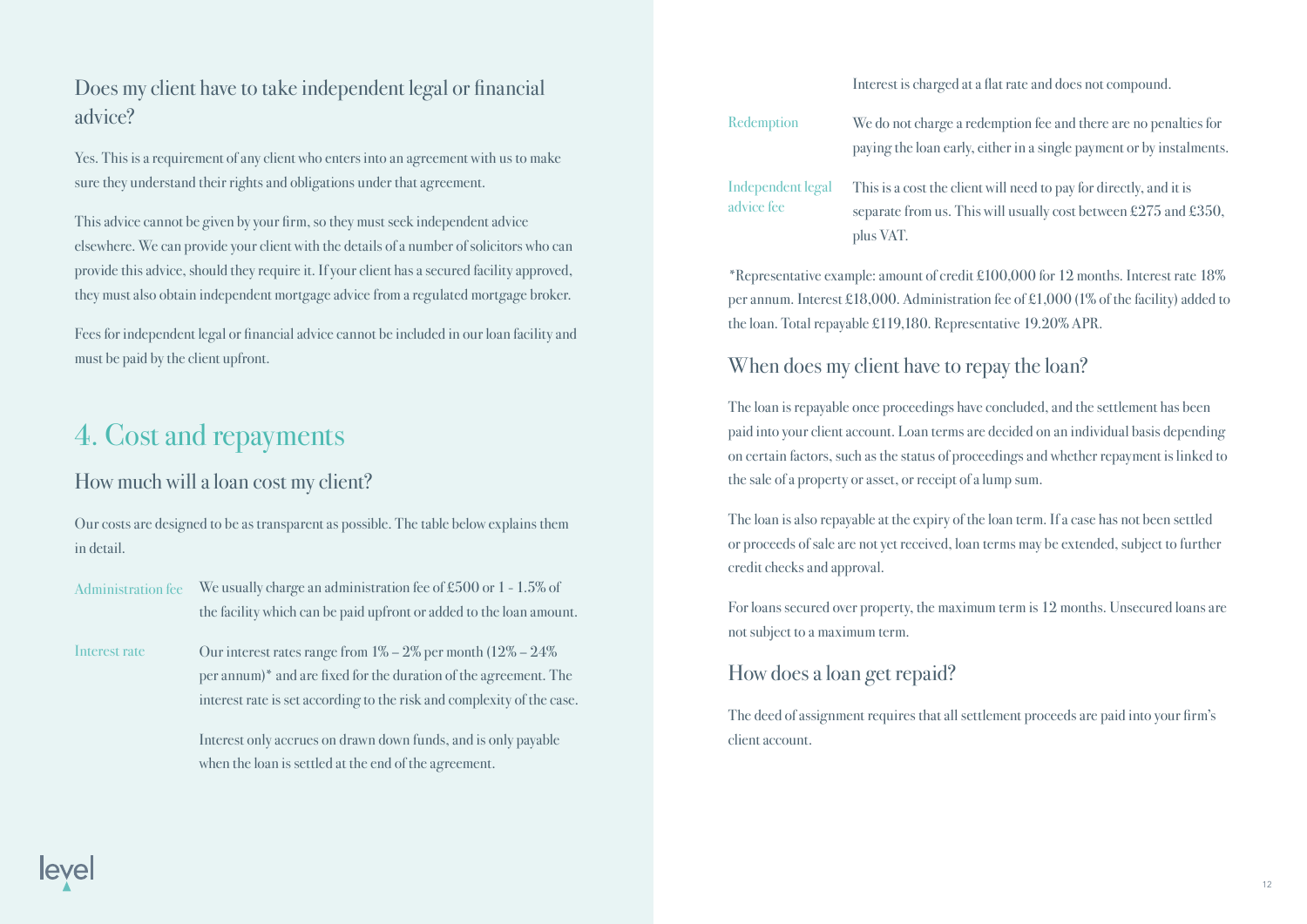# 5. What happens if…

#### … we require a statement?

We are legally obliged to supply the client with an annual statement of account. If you require a statement for upcoming hearings or disclosure, please send your request to: accounts@thelevelgroup.co.uk

We will ask you to provide us with appropriate case updates, and assuming there is<br>sufficient had no main the case, a formal application has been made by you and you client and it is responsible to do so, we may be able to offer the client an increase to their ioan fachtly. sufficient headroom in the case, a formal application has been made by you and your loan facility.

## ... the legal proceedings or the receipt of settlement is delayed?

#### … the client requires further borrowing?

We will review the situation and, providing that there are no material adverse changes to the expected settlement proceeds or the ability to repay the loan and it is responsible to do so, we may be able to offer your client an extension to the term of their loan.

## … in the case of family proceedings, the client reconciles with their spouse?

Your client will be obliged to repay the loan under the terms of the agreement, even if legal proceedings cease.

### … the client changes solicitor or decides to act in person?

Any new law firm would need to already be approved by us before proceeding, and will require our written consent, otherwise the loan will have to be repaid in accordance with the agreement.

**If a client decides to act in person, they will have to repay the loan, as this would constitute a breach of the terms and conditions of the agreement.**

# Contact us

+44 (0) 20 7205 2870 info@thelevelgroup.co.uk thelevelgroup.co.uk

Level is the trading name of Integro Funding Limited, company number 10467450. Integro Funding Limited is authorised and regulated by the Financial Conduct Authority FRN: 772858